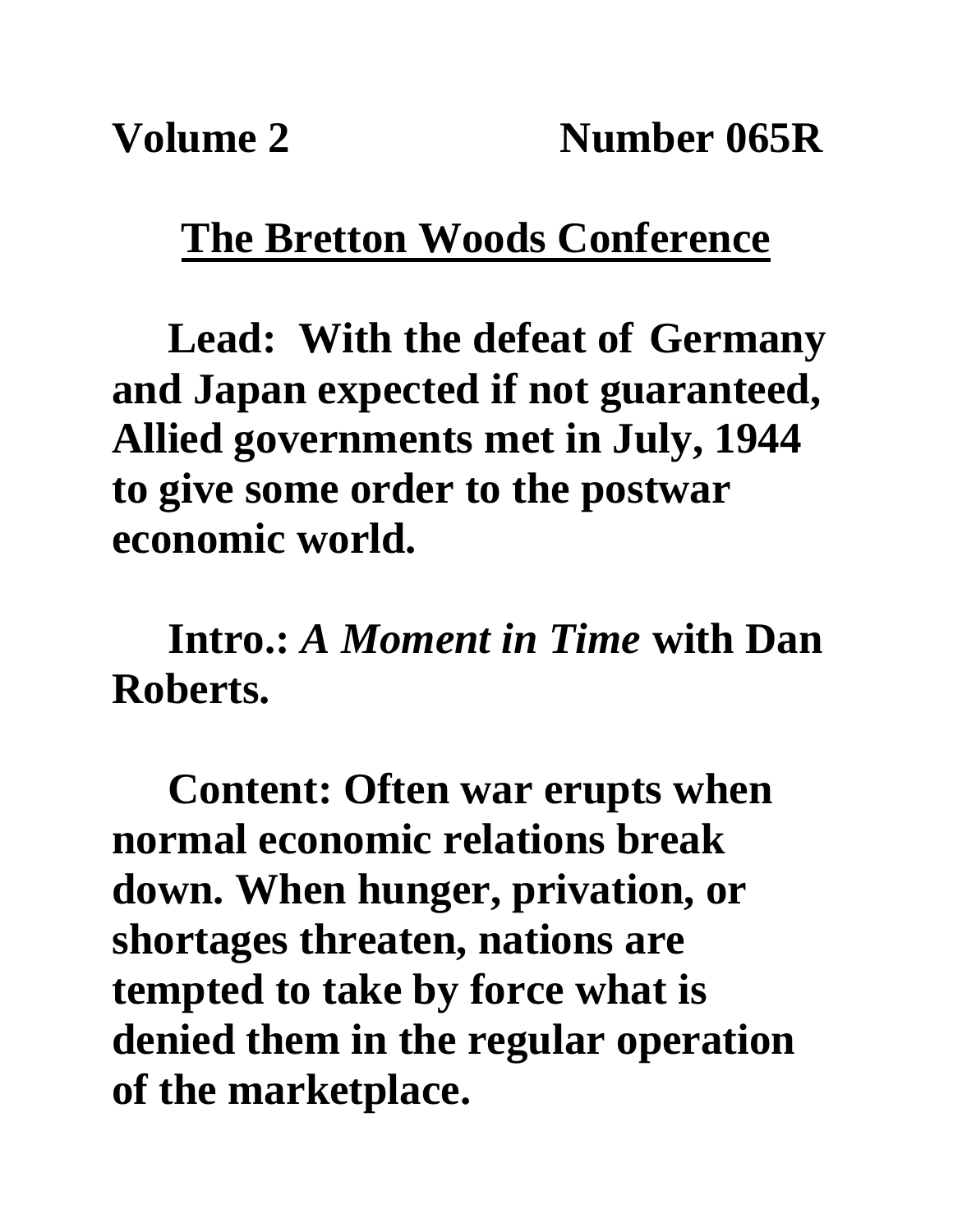**During three weeks in the summer of 1944, with the world in the middle of war, forty-four governments sent representatives to Bretton Woods, New Hampshire to attend the United Nations Monetary and Financial Conference. The host, President Franklin Roosevelt, saw the need to ensure a friendly postwar marketplace and wanted to prevent the development of closed economies which could develop into the closed economic and political blocs which helped pave the way for World War I which, in turn after a twenty year cease-fire, provoked World War II. The Allies wanted to design a world in which peaceful economic relations would secure prosperity for victors**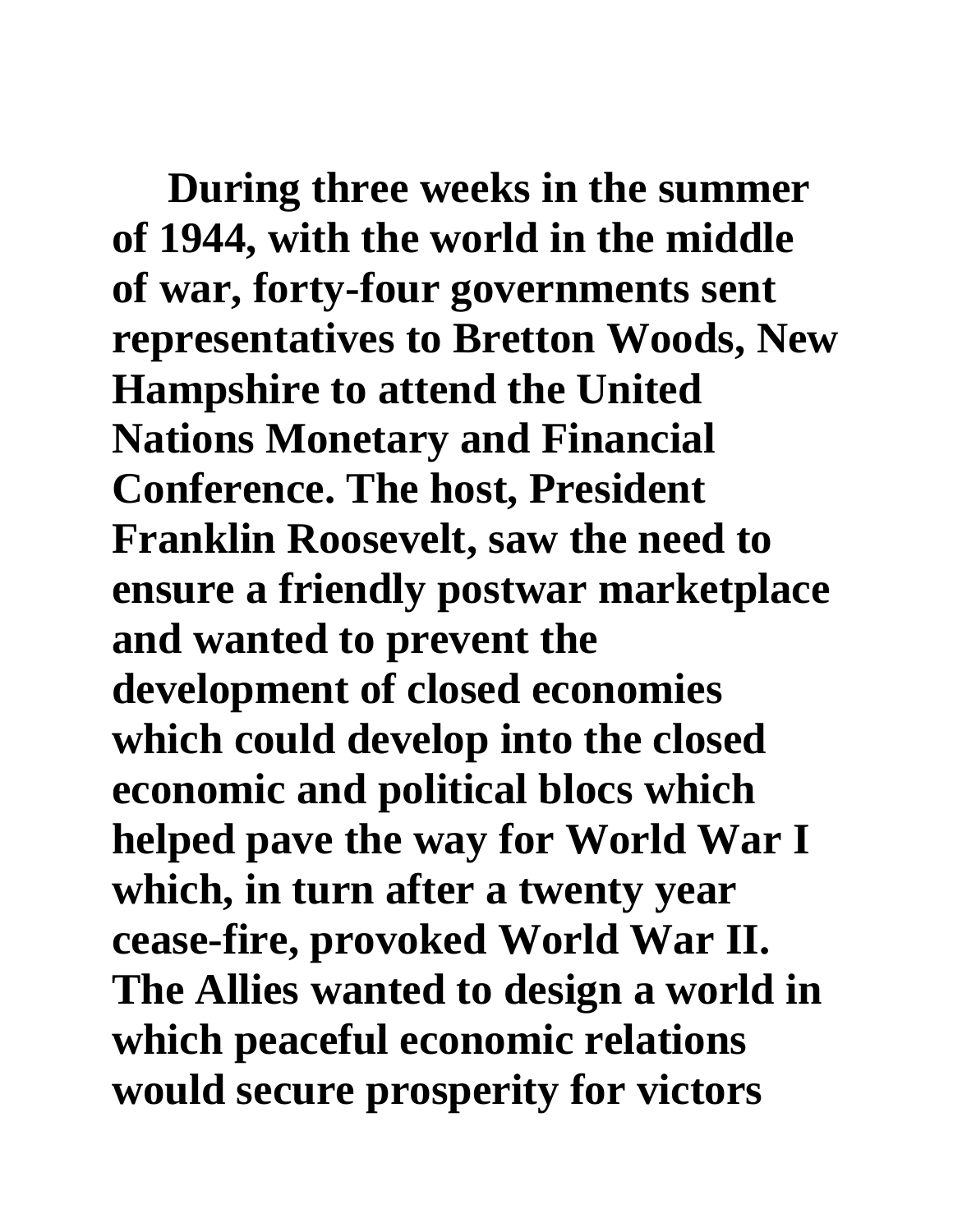**and vanquished alike, thereby removing the temptation to send armies across borders in search of financial security.**

**After weeks of discussion, the Bretton Woods Conference created two organizations which remain today the principle agents of international finance. The World Bank made available long-term loans for nations seeking to rebuild their economies after the war, and development funds for future projects. The International Monetary Fund would hold billions of dollars to help stabilize currencies in order to smooth international trade which could be conducted without fear of sudden currency depreciation or fluctuations in exchange rates which**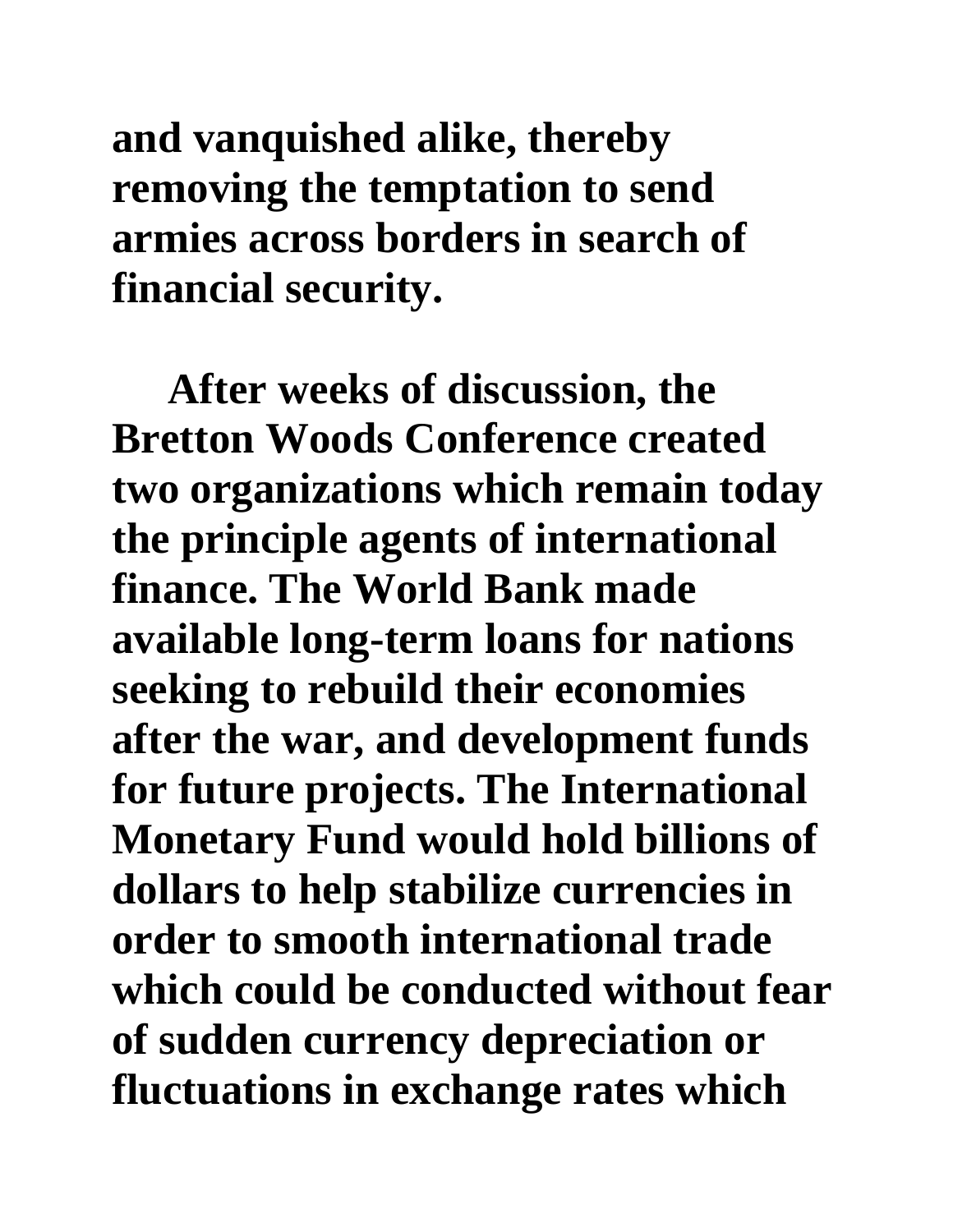**had helped create real problems in the 1930s.**

**Over and over in the postwar era, these two organizations, born of Bretton Woods cooperation, have helped developing nations establish the economic discipline to avoid bankruptcy and join the everexpanding world market and its attending prosperity.**

**At the University of Richmond, this is Dan Roberts.**